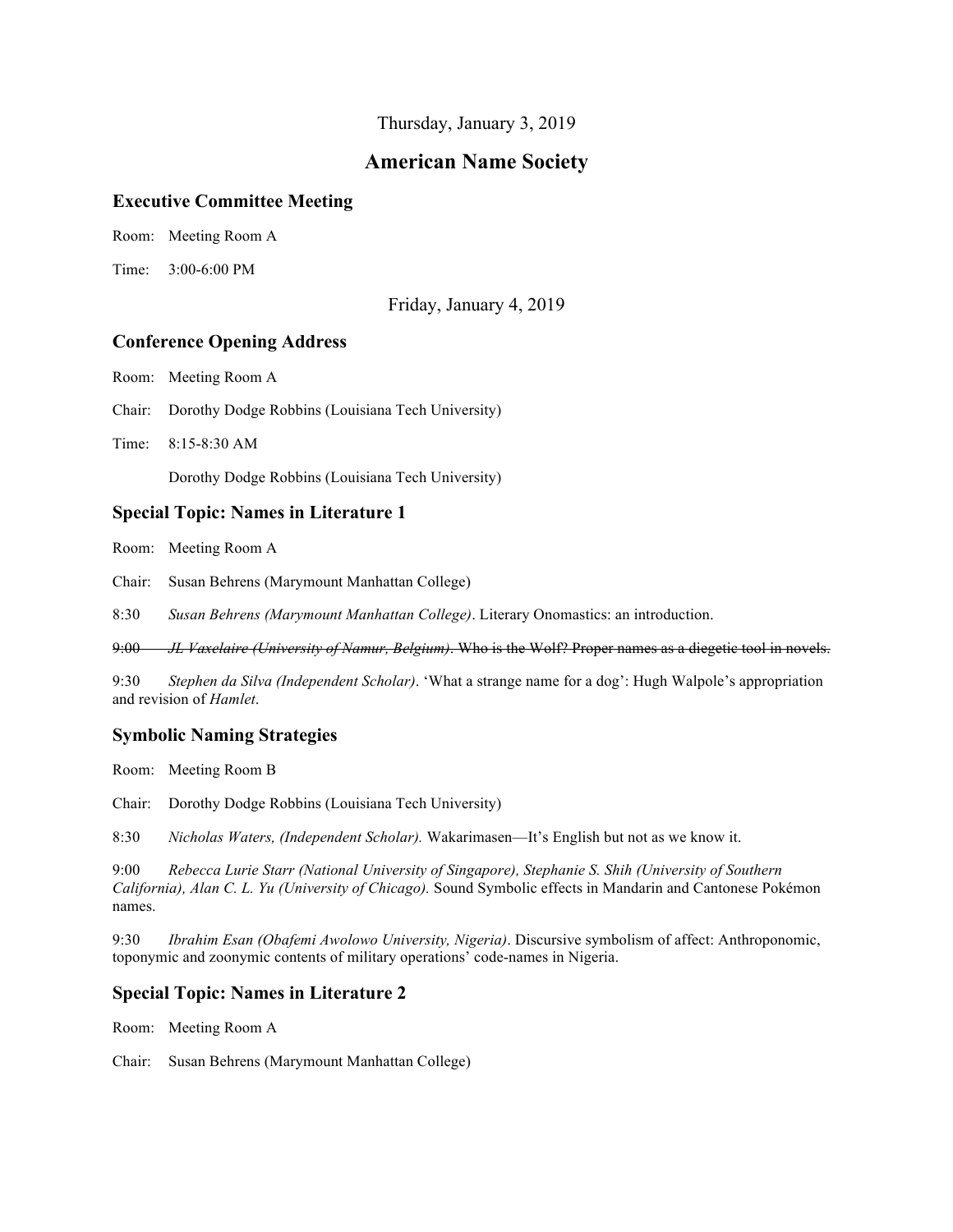10:15 *James Butler (Lancaster University)*. The intent, content, and context narratives of literary namescapes: Mapping textual chronotopes of spatial inference.

10: 45 *Grant Smith (Eastern Washington University).* Naming as art in Shakespeare's *Tempest*.

11:15 *Dorothy Dodge Robbins (Louisiana Tech University)*. Naming the creature in *Frankenstein in Baghdad*.

#### **Cross-Cultural Toponymy**

Room: Meeting Room B

Chair: Laurel Sutton (Catchword)

10:15 *Maryann Parada (California State University Bakersfield).* Anthroponymic perseverance of Spanish vestigial <x>.

10:45 *Ivan Roksandic (University of Winnipeg, Canada)*. Indigenous Toponomastics in the Western Caribbean.

11:15 *Rizwan Ahmad (Qatar University).* Renaming during the Hindu nationalist rule: Marginalization of Dalits and minorities.

#### **Names of the Year Selection**

Room: Meeting Room A

Chair: Cleveland Evans (Bellevue University)

Time: 12:00-1:00 PM

#### **Keynote Speech I**

Room: Meeting Room A

- Chair: Dorothy Dodge Robbins (Louisiana Tech University)
- Time: 2:00- 3:00 PM

Andrew Higgins (SUNY New Paltz)

From Ulalume to Hiawatha: The aesthetics of naming in Poe and Longfellow

#### **Special Topic: Names and Tourism**

Room: Meeting Room A

Chair: Luisa Caiazzo (University of Basilicata)

3:15 *Luisa Caiazzo (University of Basilicata).* Tourist sites identity: Nicknamed and unnamable places.

3:45 *Lindsey Chen (National Taiwan Normal University)*. Marketing hospitality: An analysis of English names of Taipei hotels.

4:15 *Emilia Di Martino (Universitá Suor Orsola Benincasa, Napoli, Italy).* From Dominion Day to Canada Day to Moving Day: An attempt at discouraging patriotic celebrations or just a convenient pick?

## **Systems of Onomastic Inquiry**

Room: Meeting Room B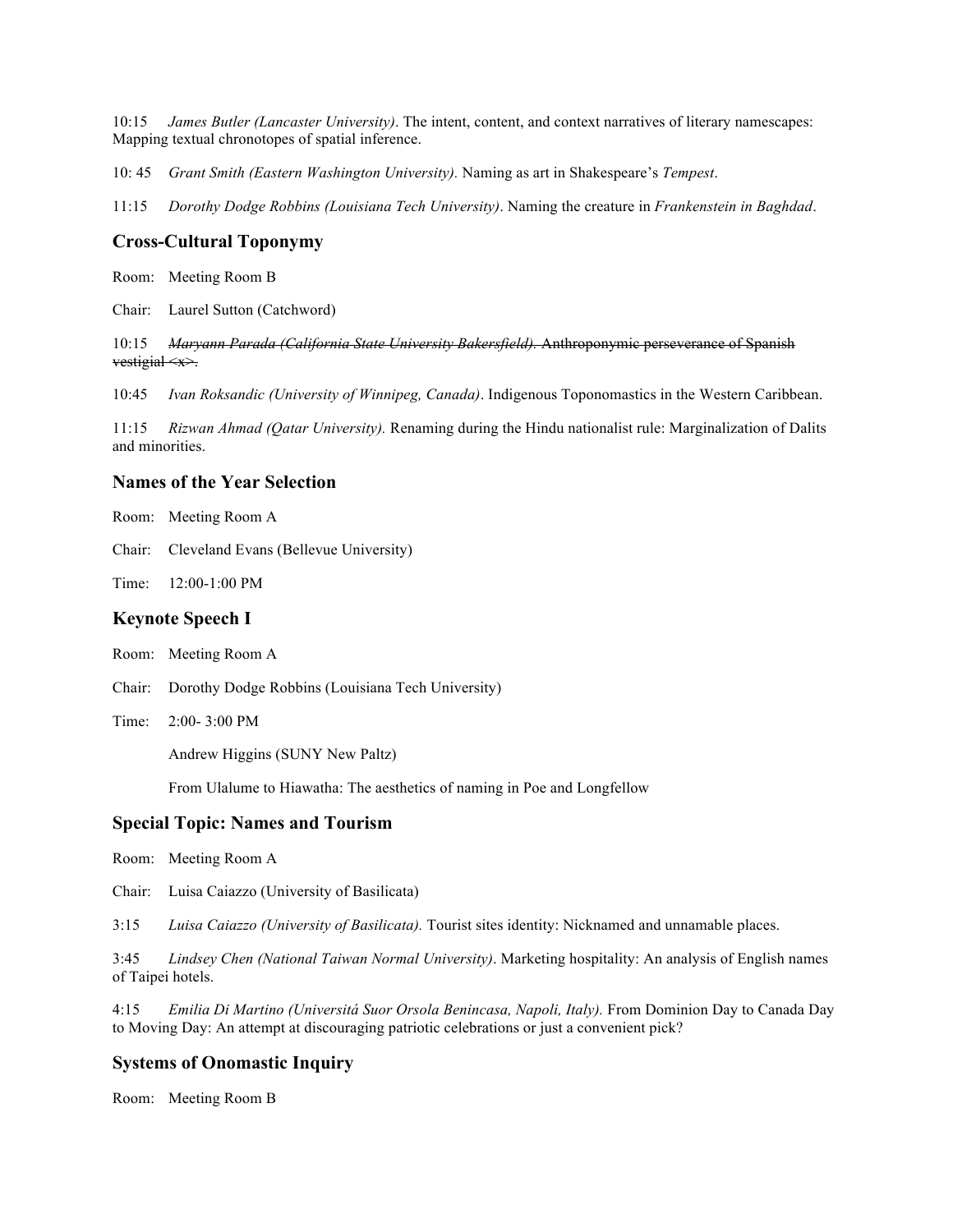Chair: Lisa Spira (Ethnic Technologies)

3:15 *Lisa Spira (Ethnic Technologies).* Access India: parsing Indian names by culture.

3:45 Karen Pennesi (University of Western Ontario), Nadja Schlote (Yorkville University). Newsworthy: names as discursive figures in online discourse.

4:15 *Brian D. Joseph, Christopher G. Brown, Marie-Catherine de Marneffe, Micha Elsner, Alexander H. Erdmann, Petra Ajaka, Matias D. Grioni, Andrew Kessler, Hannah Young, James C. Wolfe, Colleen Kron, William Little, Benjamin Allen (The Ohio State University).* What's in a name? Issues in Named Entity Recognition.

Saturday, January 5, 2019

#### **Special Topic: Names, Naming, Gender, Sex, and Sexual Orientation 1**

Room: Meeting Room A

Chairs: Laurel Sutton (Catchword)

8:00 *Sharon N. Obasi, Richard Mocarski, Natalie Holt, Debra A. Hope, Nathan Woodruff (University of Nebraska-Kearney).* I call myself: assessing gender identity and renaming strategies among Transgender or Gender Nonconforming (TGNC) Adults.

8:30 *Brian W. King (University of Hong Kong).* Medicalized naming practices and the pathologization of intersex bodies.

9:00 *Al Crowley (University of South Carolina).* Trans enough? Nonbinary YouTubers and the transgender label.

### **Naming Trends**

Room: Meeting Room B

Chair: Yi-An Chen (Indiana University Bloomington)

8:00 *Andoveloniaina Rasolofo (Purchase College).* A linguistic perspective on Malagasy proper names and identity.

8:30 *Jong-Mi Kim (Kangwon National University).* Phonological trends of naming simplification and globalization.

9:00 *Berhanu Asfaw (Addis Ababa University, Ethiopia).* Naming Trends in Addis Ababa: personal names in focus.

# **Special Topic: Names, Naming, Gender, Sex, and Sexual Orientation 2**

Room: Meeting Room A

Chairs: Laurel Sutton (Catchword)

9:45 *Beatrice Fracchiolla (University of Lorraine, France).* The notion of performativity in identity construction: What the *marriage pour tous* changed in the French lesbian-founded family with regard to name, address, filiation and social recognition.

10:15 *Carly Dickerson (The Ohio State University).* Naming Albania's Sworn Virgins.

10:45 *Chloe Brotherton (UC Davis).* The construction of asexual and non-binary identities on Tumblr through naming practices.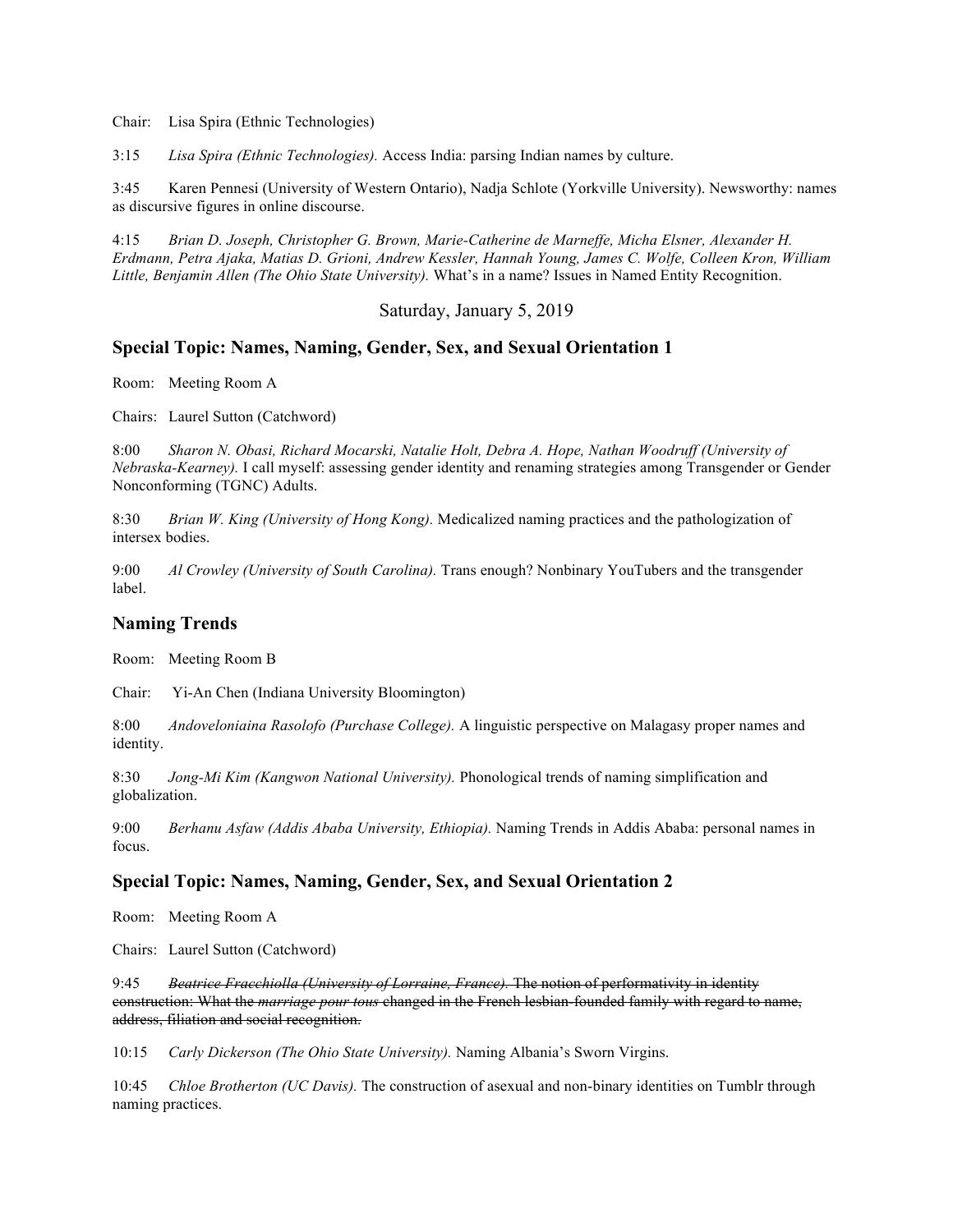# **Naming as Marketing**

Room: Meeting Room B

Chair: Amy Franz (Ethnic Technologies)

9:45 *Alessia Cherici (Indiana University), Natsuko Tsujimura (Indiana University).* Genderization, beautification, or dudeification? Different approaches to beer naming.

10:15 *Lisa Abney (Northwestern State University).* Naming practices in alcohol and drug recovery centers, adult daycares, and private hospitals.

10:45 *Olaosun Ibrahim Esan (Obafemi Awolowo University, Nigeria), Faley James Oladunjoye (Obafemi Awolowo University, Nigeria).* A socio-onomastic study of church naming panaches in a poverty-ridden economy.

#### **Onomastic Curiosities**

Room: Meeting Room A

Chair: Dorothy Robbins (Louisiana Tech University)

11:30 *Karen Duchaj (Northeastern Illinois University).* Stressed syllabic constraints on English names in pop music: Evidence from Lennon and McCartney.

12:00 *Catherine Davies (The University of Alabama).* Epithetic nicknames as insults directed at Trump by online citizen-satirists.

12:30 *Joseph Pentangelo (CUNY).* Grizzel Greedigut: a name 'no mortall could invent.'

#### **Names, Gender, and Culture**

Room: Meeting Room B

Chair: Cleveland Evans (Bellevue University)

11:30 *Cleveland Evans (Bellevue University)*. Empire State Babies: The top 100 given names in New York, 1960- 2017.

12:00 *Yi-An Chen (Indiana University Bloomington)*. Social expectations, gender roles, and gendered names in Taiwan.

12:30 *Masahiko Mutsukawa (Nanzan University, Japan)*. Japanese disyllabic and bimoraic given names.

# **Keynote Speech II**

Room: Meeting Room A

Chair: Laurel Sutton (Catchword)

Time: 2:00- 3:00 PM

Aaron Hall (Siegel+Gale)

Inconvenient Truths in Brand Naming